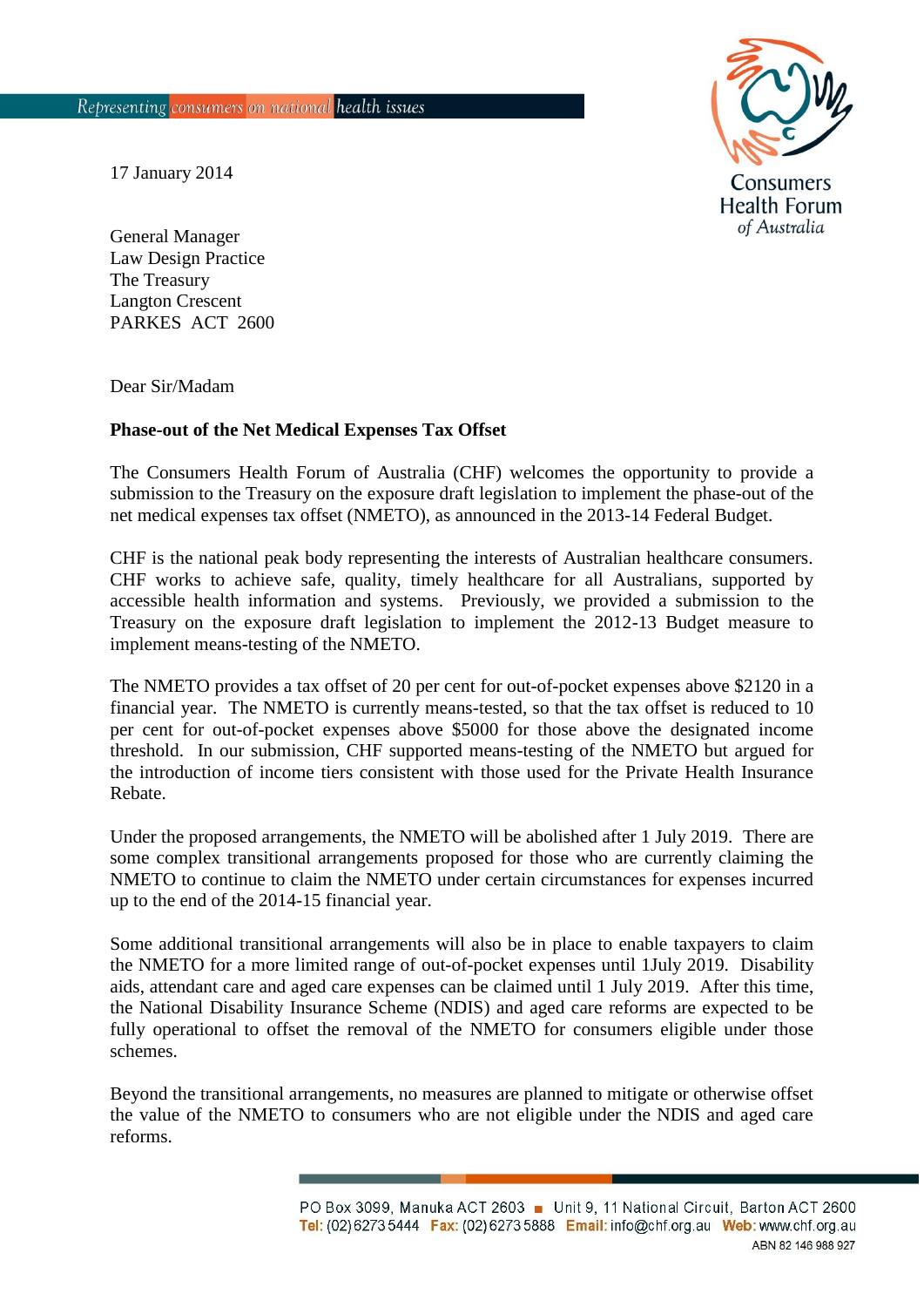CHF believes the abolition of the NMETO is likely to have a significant impact on patient affordability by increasing the out-of-pocket costs of health consumers, particularly those in poor health and with high-level healthcare needs. Consumers in Australia already bear the burden of significant out-of-pocket costs, with Australians paying, on average, more than \$1075 out of their own pockets to access health care.<sup>1</sup> Australia also compares poorly internationally as our out-pocket payments are higher than the OECD median.<sup>2</sup>

Costs present a considerable barrier to access to health services for some consumers. The COAG Reform Council's report on Australia's healthcare performance in 2010-11 reported that more and more Australians are experiencing financial barriers to accessing healthcare services. This has led to people not seeing, or delaying visits to GPs, medical specialists and dental professionals when they need to. Consumers also reported financial barriers to accessing diagnostic testing and purchasing prescription medicines. $3$  The same report published the following year found that little had changed.<sup>4</sup>

The Government argues that the NMETO should be abolished because it does not provide assistance for upfront payments as the tax offset can only be claimed at the end of the financial year after expenses have been incurred. The Government also argues that the NMETO is poorly targeted as it only provides assistance to taxpayers with a tax liability rather than those with high out-of-pocket expenses on the lowest incomes, who pay little or no taxes.

CHF acknowledges the NMETO's shortcomings. However, in the absence of other mechanisms, it plays an important role in helping consumers manage their out-of-pocket expenses. In many cases, consumers with chronic, complex or multiple conditions receive lower levels of subsidy for their health expenses and have higher out-of-pocket costs compared to those with one-off, acute conditions.<sup>5</sup> Accordingly, the NMETO can be particularly useful for consumers in poor health and with chronic conditions because it allows them to claim a tax offset for a wide range of health expenses, including those only partially, or not covered by Medicare safety nets, private health insurance or the Pharmaceutical Benefits Scheme safety net.

The uptake of the NMETO has been strong, with approximately 802 000 people claiming the tax offset in 2010-11 at a cost of \$567 million.<sup>6</sup> Given the value placed on the NMETO by health consumers, CHF is concerned that the abolition of the NMETO will not be accompanied by measures to mitigate or otherwise offset the value of the NMETO to consumers who may not be eligible to benefit from the NDIS and aged care reforms.

 $\overline{a}$ 

<sup>1</sup> Australian Institute of Health and Welfare 2012. *Health expenditure Australia 2010-11. Health and welfare expenditure series no. 47. Cat. no. HWE 56*. AIHW, Canberra

 $^{2}$  Ibid.

<sup>3</sup> COAG Reform Council 2012. *Healthcare 2010-11: Comparing performance across Australia*. COAG Reform Council, Sydney

<sup>4</sup> COAG Reform Council 2013. *Healthcare 2011-12: Comparing performance across Australia*. COAG Reform Council, Syndey

<sup>5</sup> Doggett, J. 2009. *Out of pocket: rethinking health copayments*. Centre for Policy Development, Canberra

<sup>6</sup> Biggs, A. 2013. *Net medical expenses tax offset, Budget Review 2013-14 Index*. Accessed 14 January 2014,

http://www.aph.gov.au/About\_Parliament/Parliamentary\_Departments/Parliamentary\_Library/pubs/rp/BudgetRe view201314/MedicalExpenses